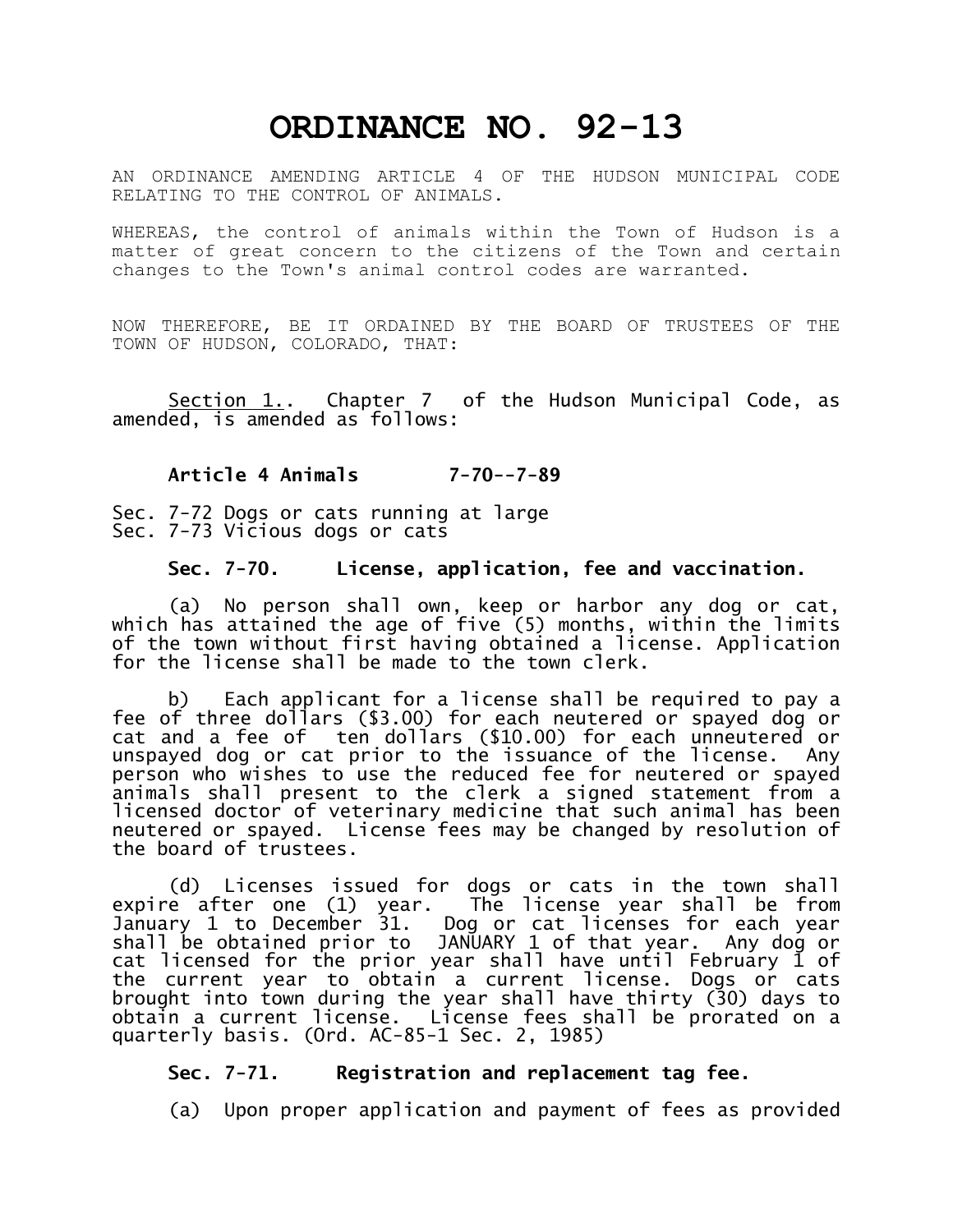in this article, the town clerk shall issue all licenses required by this article, shall keep a suitable book for the registration of dogs or cats, shall register therein all dogs or cats whose owners, keepers or harborers have paid the fee herein provided, and shall keep a record of the date of registration, the name, sex, breed and color of each dog or cat so registered.

(b) The town clerk shall furnish to the person causing such dog or cat to be registered a suitable metal tag bearing a number corresponding to that of the license issued for such dog or cat and the year for which the tag is issued. Each dog or cat so licensed shall be provided by its owner, keeper or harborer with a collar of suitable material to which such license tag shall be securely fastened thereto on such dog or cat at all times while the dog or cat is outside the owner's residence. Any owner who is requested to do so by an authorized town official shall promptly present the tag to such official as proof of the dog or cat's proper registration.

## **Sec. 7-72. Dogs or cats running at large.**

(a) No owner, keeper, harborer or any other person who has assumed responsibility for a dog or cat shall permit such dog or cat to run at large within the town. The dog or cat shall be presumed to be running at large when it is neither on the premises of the owner, keeper, harborer or other responsible person, nor on a leash ten (10) feet or less in length, attached to the dog or cat and held by or tied to a person. A dog or cat is presumed to be at large when it is found at any place within the town other than upon the premises of its owner, keeper or harborer and if it is found in any public area designated as being off limits for dogs or cats, if such area has been designated by the board of trustees by resolution as being off limits to dogs or cats and appropriate signs have been posted giving notice of the fact that dogs or cats are not allowed.

(b) This section shall not apply to seeing eye dogs accompanied by their masters nor dogs or cats participating in dog or cat shows, dog or cat exhibits or dog or cat training activities to the extent that such exhibits and activities are conducted in compliance with law. (Ord. AC-85-1 Sec. 4, 1985)

#### **Sec. 7-73. Vicious dogs or cats.**

(a) It shall be unlawful to keep a vicious dog or cat , or a dog or cat that has bitten or attacked any person or other animal within the town.

(b) Any dog or cat which has bitten any person shall immediately be impounded in accordance with this article for a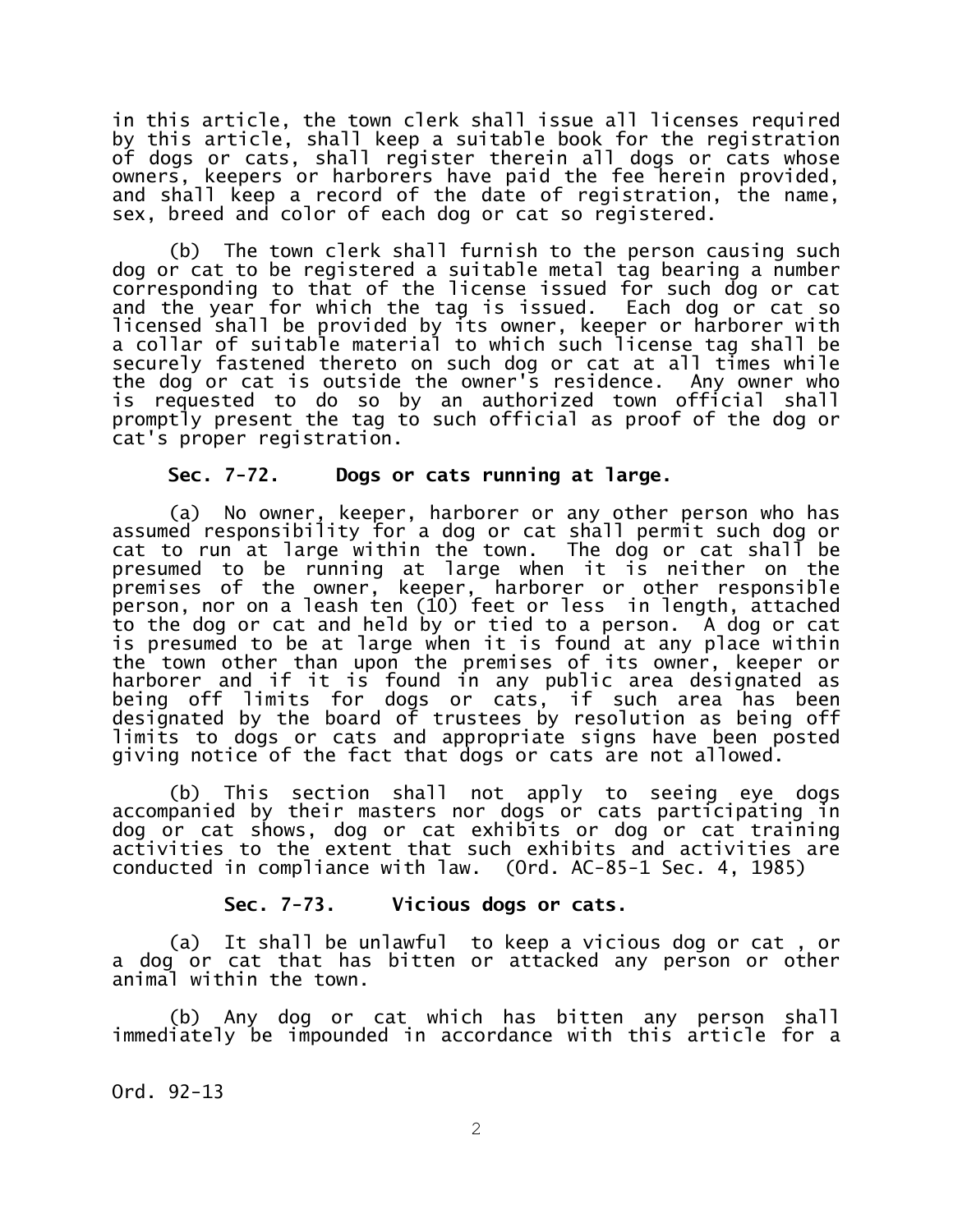period of at least ten (10) days by the Weld County Humane Society or other appropriate impounding agency.

(c) The municipal judge shall order the humane destruction of any dog or cat which has bitten or attacked persons or other animals without provocation. (Ord. AC-85-1 Sec. 5, 1985)

#### **Sec. 7-74. Impounding and redemption.**

(a) Any town employee authorized by the board of trustees may impound any dog or cat found to be running at large within the town. Any dog or cat so impounded shall not be released by the town or the agency having control of the dog or cat until the appropriate impound fee has been paid either to the agency having control of the dog or cat or to the town. The owner or other person having legal right to possession of the dog or cat which has been impounded pursuant to this article may redeem the dog or cat any time while the dog or cat is still at such an impound facility by paying a redemption fee which redemption fee will be determined by the town clerk. The town clerk shall, no less frequently than annually, prepare a schedule setting forth the fees and boarding costs which must be paid prior to redemption. Such schedule shall be available from the town clerk upon reasonable request.

(b) Any dog or cat which has been impounded and not redeemed shall be disposed of in a humane manner by the Weld County Humane Society or a doctor of veterinary medicine no sooner than seventy-two (72) hours after the dog or cat has been impounded unless disease, injury or other unforeseen circumstance requires sooner disposition.

(c) The town animal control officer shall cause a summons and complaint to be issued charging a violation of Section 7-72 of this article to each person who redeems a dog or cat if that person or a member of his or her immediate family has redeemed the same dog or cat from the town's impound facility within the preceding six (6) months. Nothing in this section shall be construed to limit the authority of any police officer of employee of the town to issue a summons and complaint for any violation of this chapter, including first-time violations.

(d) The animal control officer or other town employee shall make or cause to be made a written record of all impoundments and redemptions of dogs or cats. Any person who has had a second redemption within a six (6) month period of time may be charged additional redemption fees in accordance with the schedule prepared by the town clerk as set forth in subsection (a) above. (Ord. AC-85-1 Sec. 6, 1985)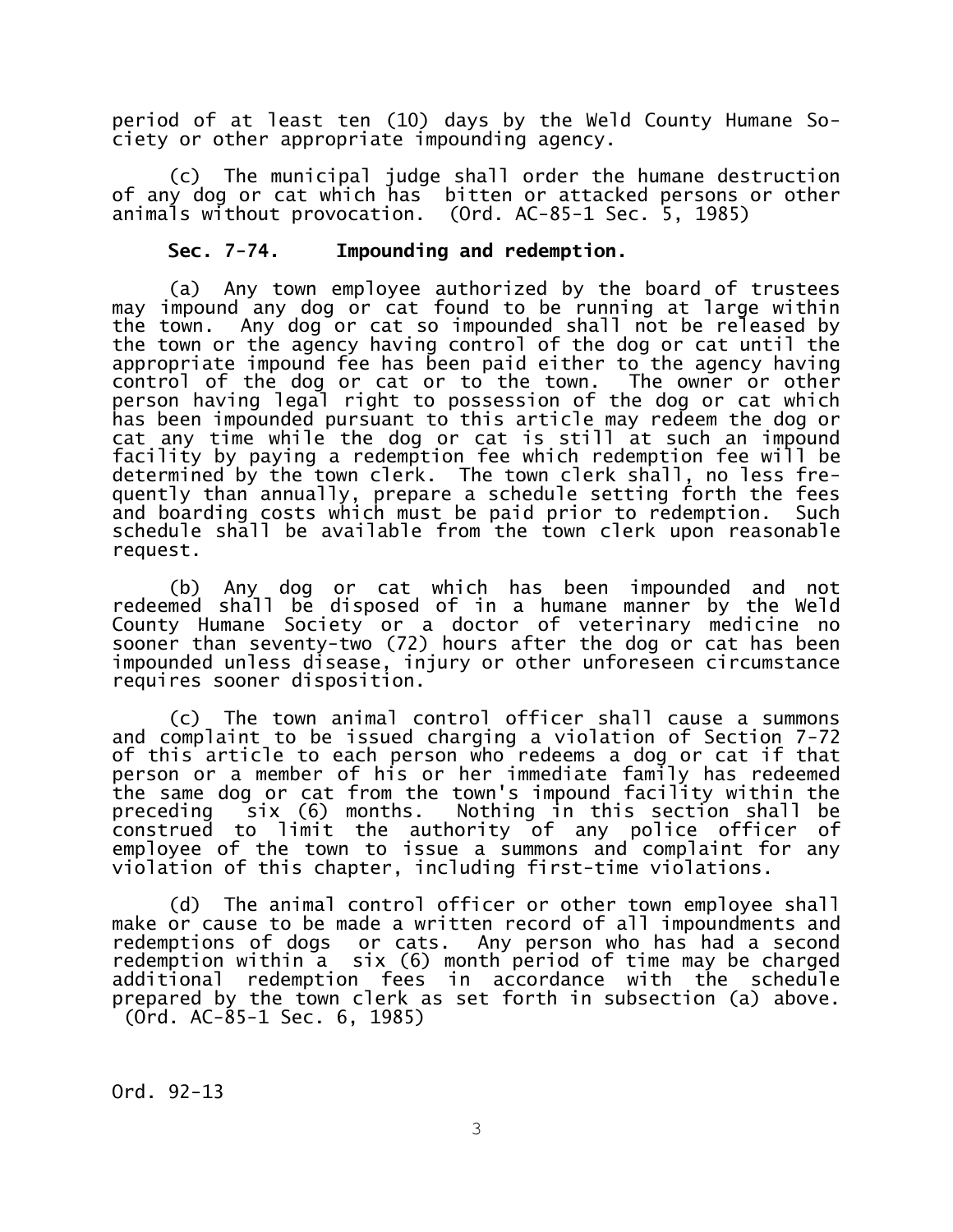## **Sec. 7-75. Rabies control.**

(a) (3) The year and number of the dog or cat license;

(c) Any animal which is found within the town and which is suspected to be carrying rabies or parvo shall immediately be turned over to the animal control officer. The animal control officer shall, at the owner's expense, quarantine the animal for an appropriate period of time and take such other steps as may be necessary to prevent the spread of rabies or parvo.

## **Sec. 7-76. Disturbance of peace and quiet by animal.**

No owner, keeper, harborer or other person who has assumed responsibility for any animal shall permit such animal to disturb the peace and quiet of any other person by barking, whining, howling or making any other noise in a successive or continuous manner . The animal control officer or other town employee shall have the authority, without liability, to use all reasonable means to abate such disturbance of the peace and quiet, including the authority to impound such animal upon receipt of a signed complaint by a person whose peace and quiet has been disturbed. This section does not authorize any town employee to enter any animal owner's premises without express legal authority. If an animal is impounded under this section, such animal shall not be destroyed pursuant to Section 7-74 until the owner of the animal has been notified of the animal's impoundment and has had an opportunity to redeem the animal. No person shall be convicted of a violation of this section unless at least one (1) complaining witness testifies at the trial, which witness may be an animal control officer, police officer, or other collaborating evidence is presented and received. (Ord. AC-85-1 Sec. 8, 1985)

# **Sec. 7-79. Number of animals limited.**

(a) No person shall keep or harbor more than four (4) cats and/or dogs over the age of five (5) months within the town without having first obtained legal authority to operate a veterinary facility or animal shelter.

# **Sec. 7-81. Penalties--Animals.**

(a) Any person who is found guilty of a violation of Section 7-72 and Section 7-77 of this article shall be punished by a fine of not less than forty dollars (\$40.00) nor more than two hundred dollars (\$200.00) for the first violation, a fine of not less than sixty dollars (\$60.00) nor more than four hundred dollars (\$400.00) for the second violation, and a fine of not less than seventy-five (\$75.00) nor more four hundred ninety-nine dollars (\$499.00) for a third violation within any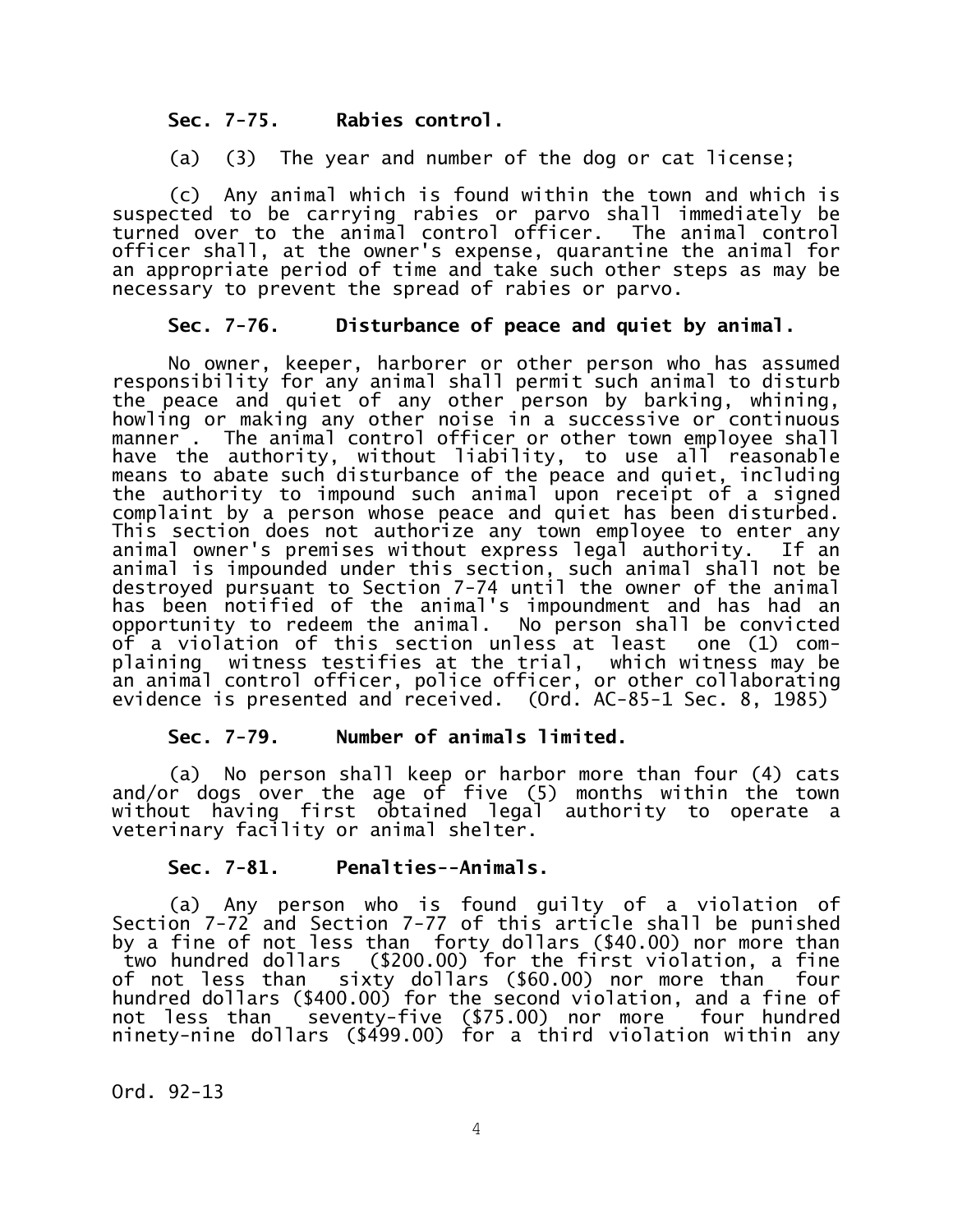twenty-four (24) month period of time.

(b) Any person who violates any other provision of this article shall be punished by a fine not exceeding four hundred ninety-nine dollars (\$499.00) or by a jail sentence of not more than ninety (90) days or by both such fine and imprisonment. In addition to the above penalties, the court shall impose such costs as may be appropriate and shall order the payment of restitution to any aggrieved person or entity as may be appropriate in the court's discretion. (Ord. AC-85-1 Sec. 13, 1985)

Section 2.. Safety Clause. The Town Board of Trustees hereby finds, determines, and declares that this ordinance is promulgated under the general police power of the Town of Hudson, that it is promulgated for the health, safety, and welfare of the public, and that this ordinance is necessary for the preservation of health and safety and for the protection of public convenience and welfare. The Board of Trustees further determines that the ordinance bears a rational relation to the proper legislative object sought to be attained.

Section 3.. Severability. If any clause, sentence, paragraph, or part of this ordinance or the application thereof to any person or circumstances shall for any reason be adjudged by a court of competent jurisdiction invalid, such judgment shall not affect application to other persons or circumstances.

Section 4.. Effective Date. This Ordinance shall become effective thirty (30) days after final publication.

INTRODUCED, READ IN FULL, ADOPTED AND ORDERED PUBLISHED ONCE IN FULL this 14th day of October, 1992.

TOWN OF HUDSON, COLORADO

\_\_\_\_\_\_\_\_\_\_\_\_\_\_\_\_\_\_\_\_\_\_\_\_\_\_\_\_\_\_ (SEAL) Robert D. Masden Mayor

ATTEST:

\_\_\_\_\_\_\_\_\_\_\_\_\_\_\_\_\_\_\_\_\_\_\_\_\_\_\_\_\_\_\_\_\_ Kelly M. Smith Town Clerk

PASSED ON SECOND AND FINAL READING this \_\_\_\_ day of \_\_\_\_\_\_\_\_\_\_\_\_\_\_\_, 1992.